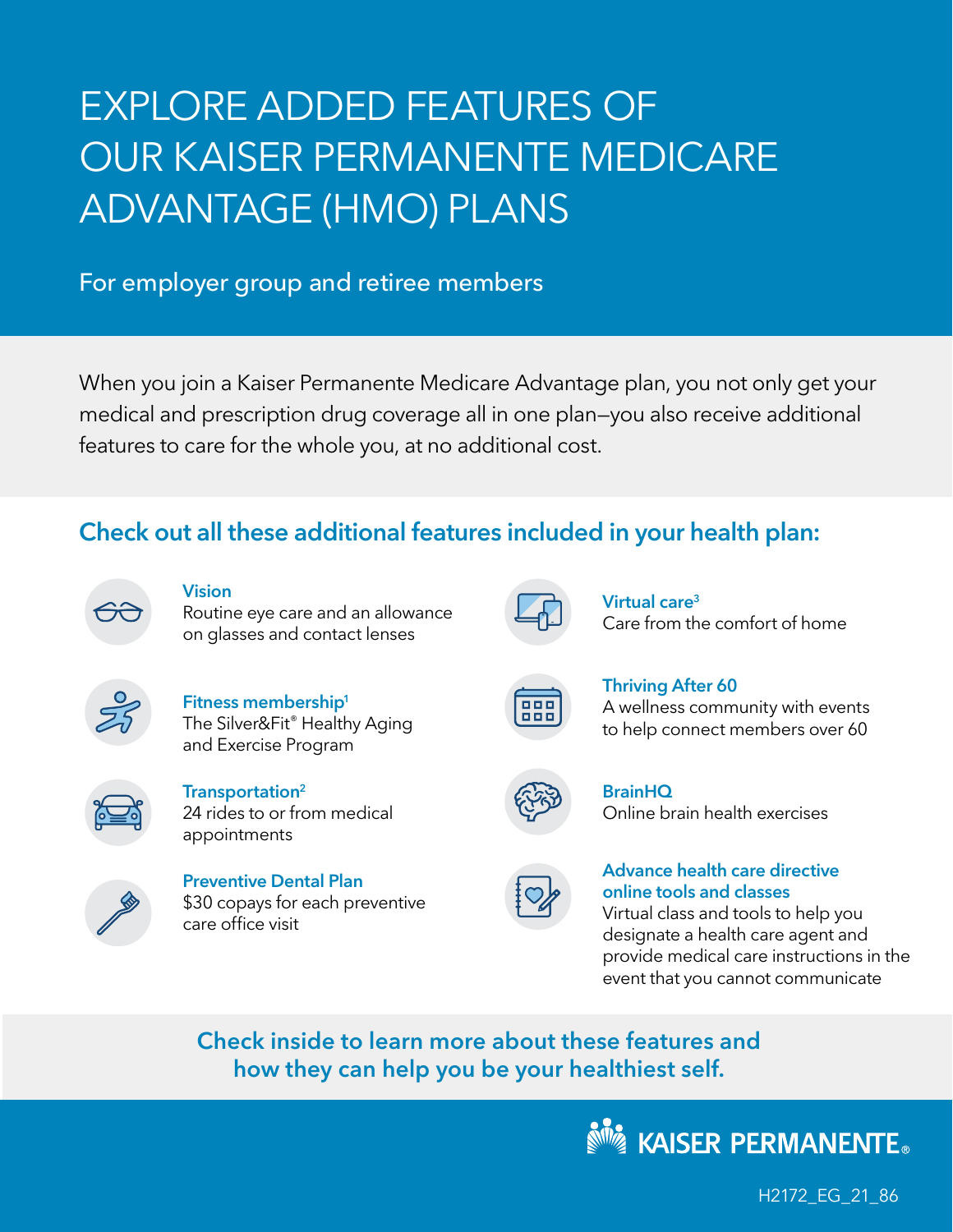

Your plan includes routine eye exams, glaucoma screenings, and cataract screenings at Vision Essentials locations in our medical centers. You also receive a \$200 allowance every 24 months on glasses or contact lenses. Some members may have an additional eyewear allowance.

When you join our plan, you will receive an Evidence of Coverage with details about your eyewear allowance, exam copayments, and a complete list of exclusions and limitations.

To view a list of Vision Essentials locations, visit **[kp2020.org](http://kp2020.org)**.



### <span id="page-1-1"></span>FITNESS PROGRAM: The Silver&Fit® Healthy Aging and Exercise Program<sup>1</sup>

We've included the following with your Kaiser Permanente Medicare health plan:

- Fitness center membership: Reshape your life with membership at a local participating Silver&Fit fitness center. Visit [SilverandFit.com](http://SilverandFit.com) to find a fitness center near you.
- Digital fitness choices with home fitness tools: Members may select one home fitness kit[\\*](#page-1-0) per calendar year. Choose from wearable fitness tracker, Pilates, strength, swim, and yoga kit options. This benefit also includes access to digital workout videos, the Get Started program, Healthy Aging educational materials, newsletters, online classes, and other helpful features.

For more information about the Silver&Fit program, visit [SilverandFit.com](http://SilverandFit.com).

<span id="page-1-0"></span>[\\*K](#page-1-1)its are subject to change and once selected cannot be exchanged.



## Transportation to medical appointments<sup>2</sup>

Kaiser Permanente Medicare Advantage includes 24 rides to 24 rides to or from nonurgent medical appointments at Kaiser Permanente medical centers and contracted facilities. Call 1-855-932-5412, 24 hours a day, 7 days a week, to schedule a ride or find out how many rides you have left for the year. Rides must be scheduled at least 2 hours before your pick-up time. A scheduled ride must also be canceled at least 3 hours before your pick-up time, or it will be deducted from your annual ride balance.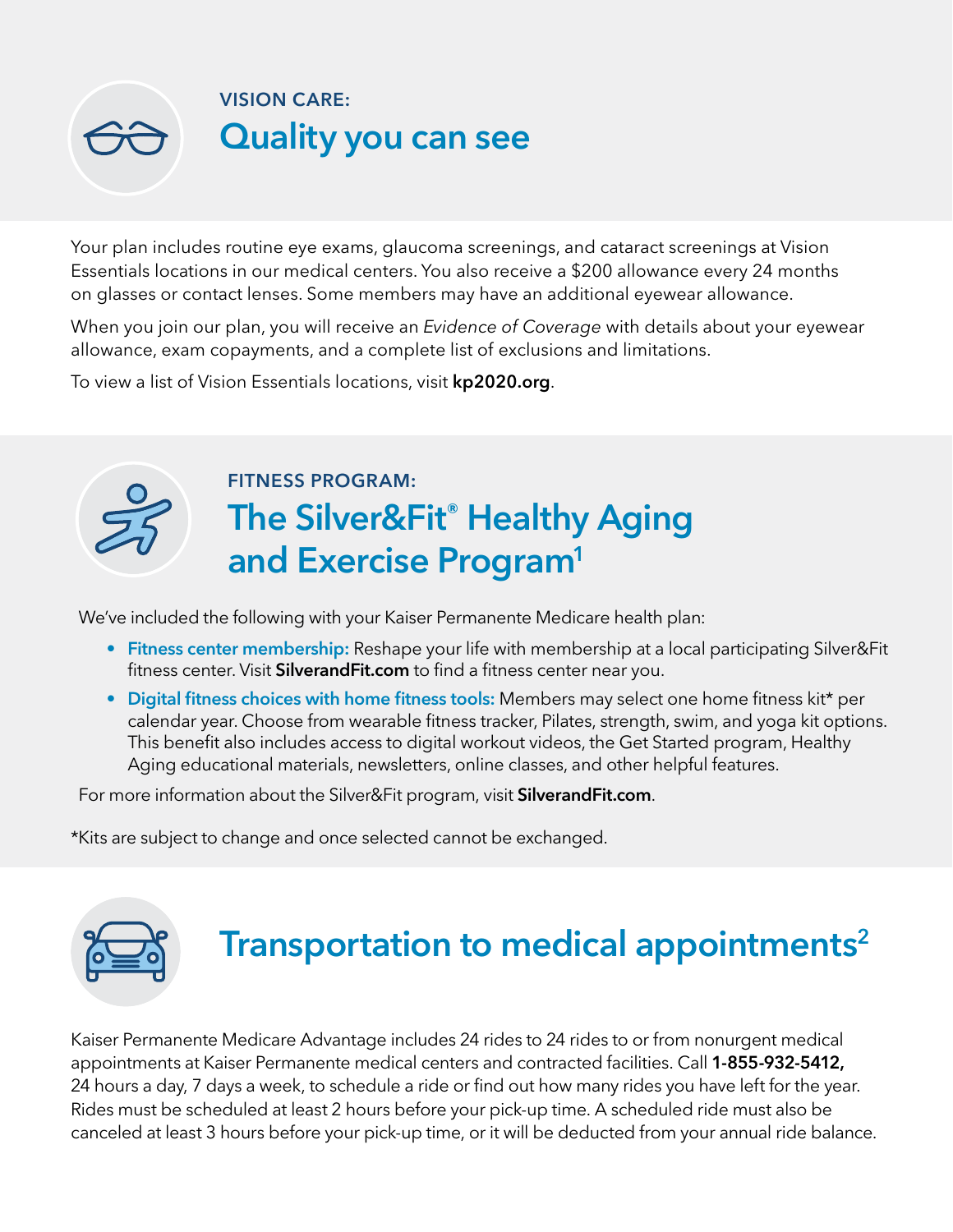When you enroll in a Kaiser Permanente Medicare health plan, you automatically receive preventive dental coverage through Dominion National (Dominion). With the Preventive Dental Plan, you pay a \$30 copayment for each preventive care office visit. This includes:

Preventive Dental Plan

- Oral exams, up to two per year
- Cleanings, up to two per year
- Bitewing x-rays, up to two per year

More extensive care (fillings, crowns, dentures, root canals, periodontal treatment, oral surgery, etc.) is provided at a lower cost than usual for these services. When covered, specialty care services are performed by plan specialists and a different fee will apply. To see a complete fee schedule, including exclusions and limitations, visit [DominionNational.com/kaiserdentists](http://DominionNational.com/kaiserdentists) or call Dominion Member Services at 1-855-733-7524 (TTY 711), Monday through Friday, 7:30 a.m. to 6 p.m. When you become a member, you will find the fee schedule in your Evidence of Coverage.

#### Choosing a dentist

For a list of participating dentists—or information about a dentist such as office hours, directions, languages spoken, etc.—visit [DominionNational.com/kaiserdentists](http://DominionNational.com/kaiserdentists) or call Dominion Member Services at 1-855-733-7524 (TTY 711), Monday through Friday, 7:30 a.m. to 6 p.m.

Specialty care is also available in many locations. To receive treatment from a participating specialist, ask your participating general dentist to arrange a referral. Your costs may be higher for care you receive from a network specialist. Services received from nonparticipating dentists are not covered.

After you choose a dentist, you can make an appointment by calling your chosen dental office. Bring your Kaiser Permanente ID card to your appointment. There is no separate dental ID card.

#### Have questions? Call Dominion member services.

Quality service is an important part of any dental plan. Dominion Member Services specialists are available to answer questions about coverage or to help you find a participating dentist. Just call 1-855-733-7524 (TTY 711), Monday through Friday, 7:30 a.m. to 6 p.m. Dominion's automatic voice response system is also available 24 hours a day.

Dental benefits are underwritten by Kaiser Foundation Health Plan of the Mid-Atlantic States, Inc., and administered by Dominion National.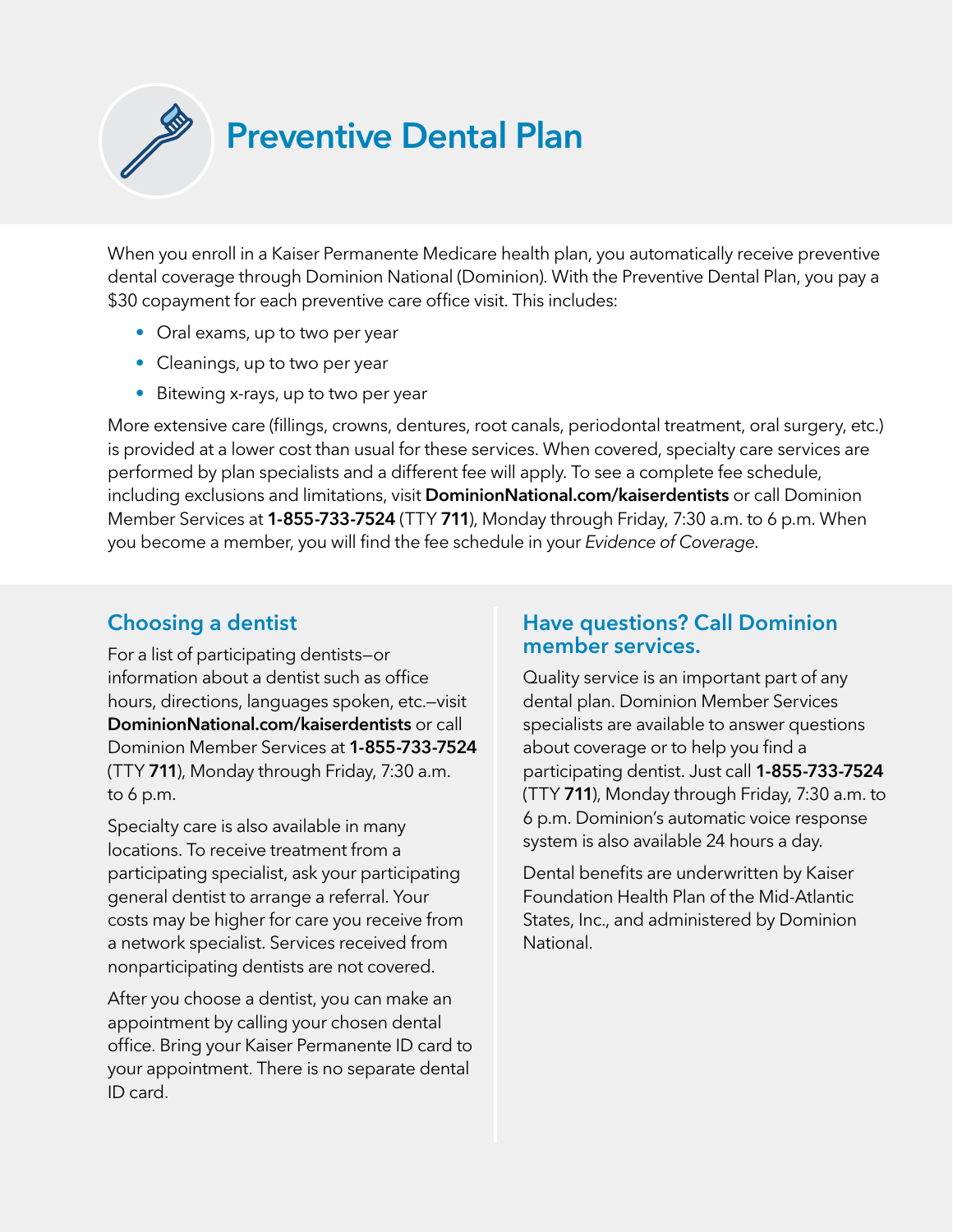

Our members choose how, when, and where to access care. We offer flexible virtual care options to visit with your Kaiser Permanente doctor, specialist, emergency physician, or another clinical provider. These are core components of our integrated delivery system, not add-ons, so quality care is built into every experience.

#### Our flexible virtual care options include:



You must be registered at [kp.org](http://kp.org) to schedule video visits online. You can register at [kp.org/register](http://kp.org/register) or through the Kaiser Permanente app. You can also schedule video visits by calling the Kaiser Permanente appointment line at 1-800-777-7904, 24 hours a day, 7 days a week.

If you need help joining a video visit on your computer or mobile device, call our appointment line above or visit [kp.org/videovisit](http://kp.org/videovisit).

### Advance health care directive online tools and classes

Visit [kp.org/lifecareplan](http://kp.org/lifecareplan) to create an advance directive document that designates a health care agent and provides medical care instructions in the event that you cannot communicate.

Join a virtual class, led by certified life care planning facilitators, to help you learn about the importance of life care planning and develop a personal action plan and next steps. To register for a class, call **1-800-777-7904** (TTY 711), 24 hours a day, 7 days a week, or register online by logging into your **[kp.org](http://kp.org)** account and clicking on "Appointments."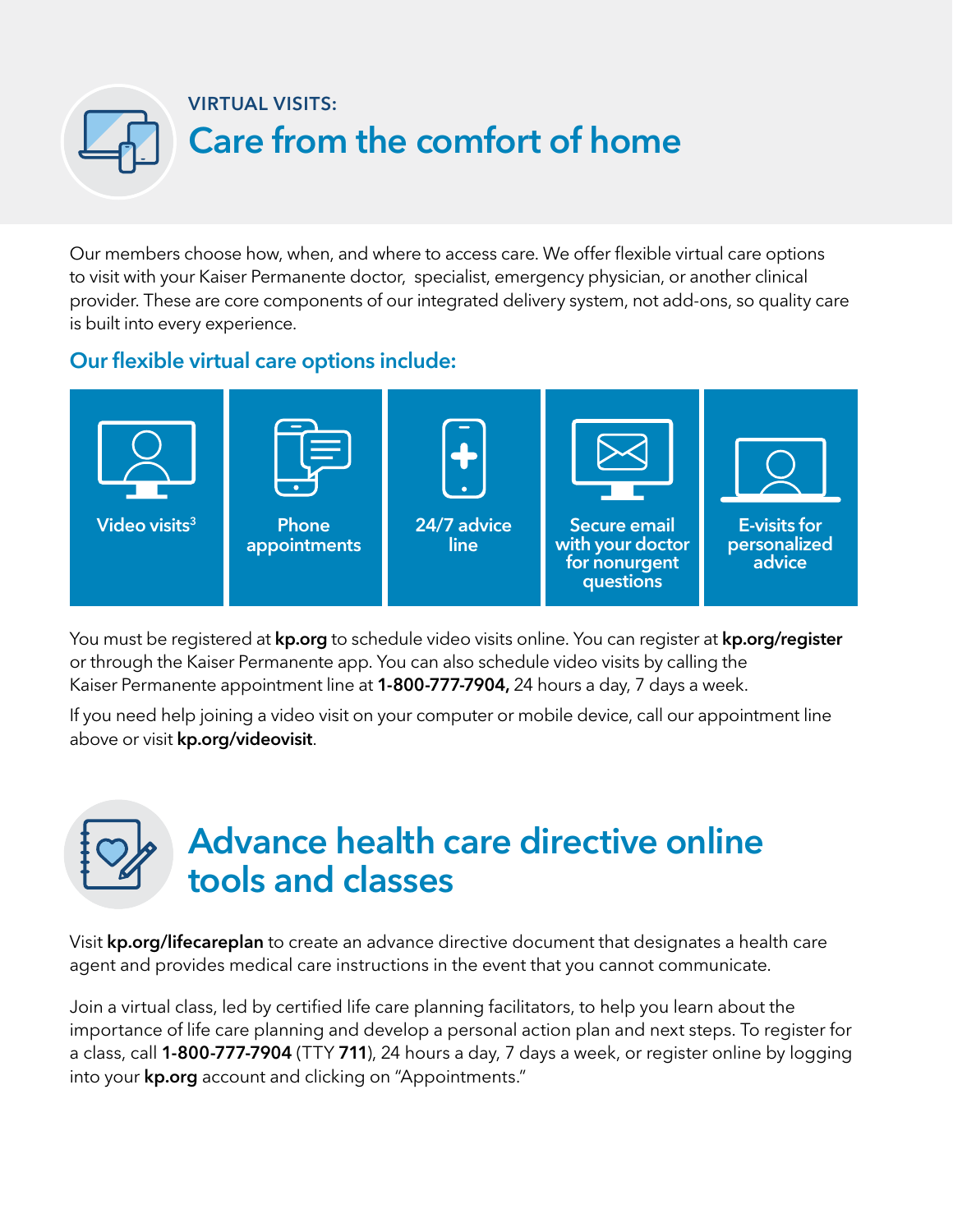

#### THRIVING AFTER 60:

## <span id="page-4-1"></span>Have fun, make friends, and get active with our community events

The Thriving After 60 community is dedicated to keeping its members mentally and physically healthy all while having a good time. Come make like-minded new friends at our engaging virtual and in-person events and workshops[,\\*](#page-4-0) which focus on supporting the changing health and wellness needs of those over 60. Our activities are designed to help you maintain your health and energy and stay connected with the community well into retirement. Follow our Facebook page at [facebook.com/ThrivingAfter60](http://facebook.com/ThrivingAfter60) to stay informed, and register for our events anytime at [kp.org/ta60mas](http://kp.org/ta60mas).

<span id="page-4-0"></span>[\\*I](#page-4-1)n-person event schedule based on necessary COVID-19 response.



### BRAINHQ: Brain training that works

At Kaiser Permanente, we believe in caring for the whole you—mind and body. That's why we've included online brain health exercises with your membership at no extra cost.

Your brain defines who you are. It's the center of everything you think, do, and feel. To support your brain health, Kaiser Permanente offers BrainHQ, with online exercises that you can do on a computer or mobile device to improve cognitive function (including memory, attention, and processing speed) as well as daily life (including safer driving, improved balance, and better mood). People who use it notice the difference.

What's more, BrainHQ supports you every step of the way, with great features such as:

- Weekly challenges to inspire you to improve
- A personalized trainer that tailors the training to you
- Progress reports to give you insight into how you're doing
- Flexible training that fits your schedule
- A monthly newsletter with brain health news, tips, and recipes

When you join our plan, visit **[kp.brainhq.com](http://kp.brainhq.com)** to set up your BrainHQ account–remember, it's offered to you at no extra cost. For questions, call BrainHQ at 1-877-573-3067, Monday through Friday, 10:30 a.m. to 7:30 p.m. or email **[support@brainhq.com](mailto:support@brainhq.com)**.